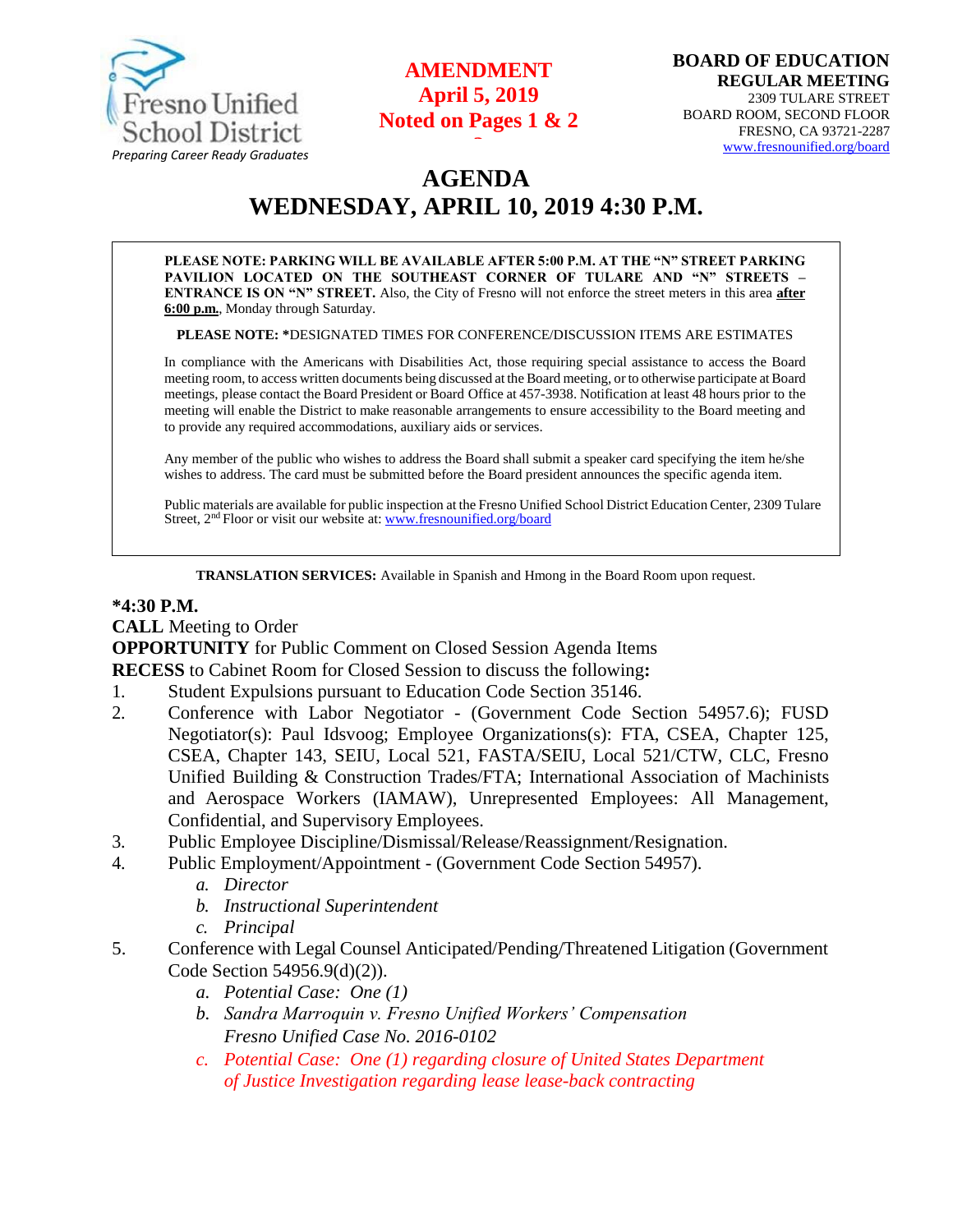- 6. Conference with Legal Counsel Anticipated/Pending/Threatened Litigation (Government Code Section 54956.9(d)(4)). *a. Potential Case: One (1)*
- 7*.* Conference with Legal Counsel Existing Litigation (Government Code Section  $54956.9(d)(1)$ ).
	- *a. Stephen K. Davis v. Fresno Unified School District, Fresno Superior Court Case No. CECG03718, Fifth District Court of Appeal Case No. F068477*

# **6:15 P.M., RECONVENE** and report action taken during Closed Session, if any.

# **PLEDGE OF ALLEGIANCE**

Sue Farmer, Athletic Director at Sunnyside High School will lead the flag salute.

# **HEAR Reports from Student Board Representative**

An opportunity is provided to hear comments from Student Board Representatives from DeWolf High School. Contact person: Kim Mecum, telephone 457-3731.

## **RECOGNIZE Fresno Unified School District High School Winter Sports Teams for the 2018/19 School Year**

The following Fresno Unified sports teams are to be recognized for the 2018/19 school year:

- Edison Girls Soccer Team CIF Division II Valley Champions Head Coach Larry Hinz
- Bullard Wrestling CIF Wrestling State Qualifiers Head Coach Carlos Urrea
- Edison Wrestling CIF Wrestling State Qualifier Head Coach Gregory Scott
- Hoover Wrestling CIF Wrestling State Qualifier Head Coach Todd Gonzales
- McLane Wrestling CIF Wrestling State Qualifier Head Coach Brian Perreault

Contact person: Kim Mecum, telephone 457-3731.

# **HEAR Report from Superintendent**

# **OPPORTUNITY for Public Comment on Consent Agenda Items**

**ALL CONSENT AGENDA** items are considered to be routine bythe Board of Education and will be enacted by one motion. There will be no separate discussion of items unless a Board member so requests, in which event, the item(s) will be considered following approval of the Consent Agenda.

# **A. CONSENT AGENDA**

# **A-1, APPROVE Personnel List**

Included in the Board binders is the Personnel List, Appendix A, as submitted. The Superintendent recommends approval. Contact person: Paul Idsvoog, telephone 457-3548.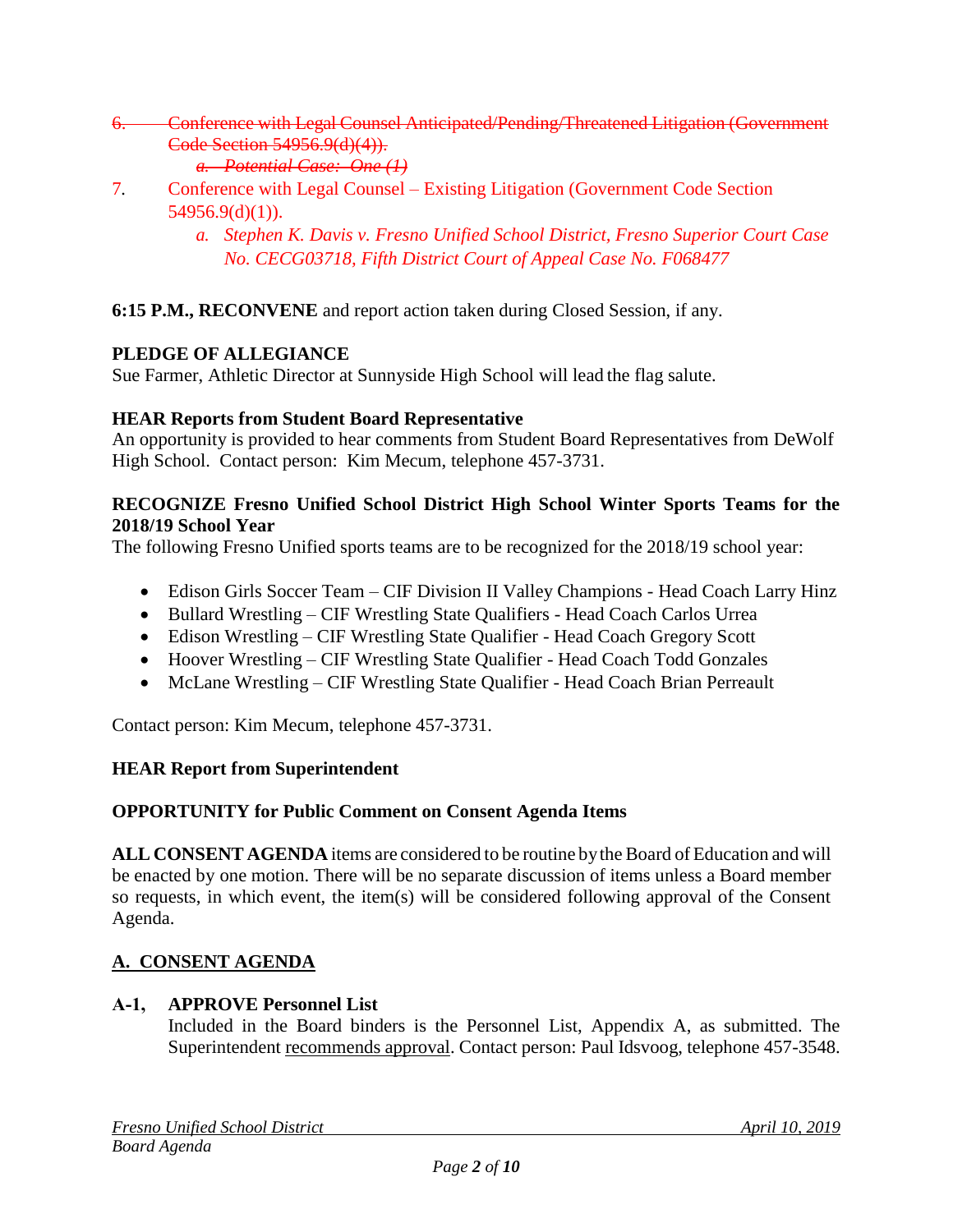**A-2, ADOPT Findings of Fact and Recommendations of District Administrative Board** The Board of Education received and considered the Findings of Fact and Recommendations of District Administrative Panels resulting from hearings on expulsion and re-admittance cases conducted during the period since the April 03, 2019 Regular Board Meeting. The Superintendent recommends adoption. Contact person: Kim Mecum, telephone 457-3731.

# **A-3, APPROVE Minutes from Prior Meeting**

Included in the Board binders are the draft minutes for the March 06, 2019 Regular Board Meeting. The Superintendent recommends approval. Contact person: Robert G. Nelson, Ed.D., telephone 457-3884.

#### **A-4, ADOPT Resolution Proclaiming May 6 – 10, 2019 as Teacher/Substitute Teacher Appreciation Week**

Included in the Board binders is a resolution proclaiming May 6 - 10, 2019 as Teacher/ Substitute Teacher Appreciation Week. Fresno Unified teachers work collaboratively with the Board of Education, Superintendent, administrators and staff in support of the district's goals and core beliefs in increasing student achievement and preparing career ready graduates. The Superintendent recommends adoption. Fiscal impact: There is no fiscal impact to the district. Contact person: David Chavez, telephone 457-3566.

## **A-5, ADOPT Resolution Proclaiming April 2019 School Library Month**

Included in the Board binders is a resolution proclaiming April 2019 as School Library Month, a celebration by the American Association of School Librarians. During the month of April, school librarians are encouraged to create activities to support their school and local community in celebrating the essential role of strong school library programs. The Superintendent recommends adoption. Fiscal impact: There is no fiscal impact to the district. Contact person: Kim Mecum, telephone 457-3731.

## **A-6, APPROVE Budget Revision No. 4 for Fiscal Year 2018/19**

Included in the Board binders is Budget Revision No. 4 for fiscal year 2018/19. Periodic updates to the district's budget are presented to the Board of Education for approval. Budget Revision No. 4 includes adjustment for updated information and necessary adjustments to support the acceptance of various grant awards. The Superintendent recommends approval. Fiscal impact: As a result, the Unrestricted General Fund Reserve for Economic Uncertainties is estimated at approximately \$89.3 million or 8.69% at June 30, 2019. Contact person: Ruth F. Quinto, telephone 457-6226.

## **A-7, APPROVE Independent Contractor Services Agreement with Education Elements for Learning Analytics Research Services**

Included in the Board binders is an agreement for learning analytics research services for \$39,750 in support of the Personalized Learning Initiative and secondary math. This research is coordinated by Digital Promise, an international education research firm, and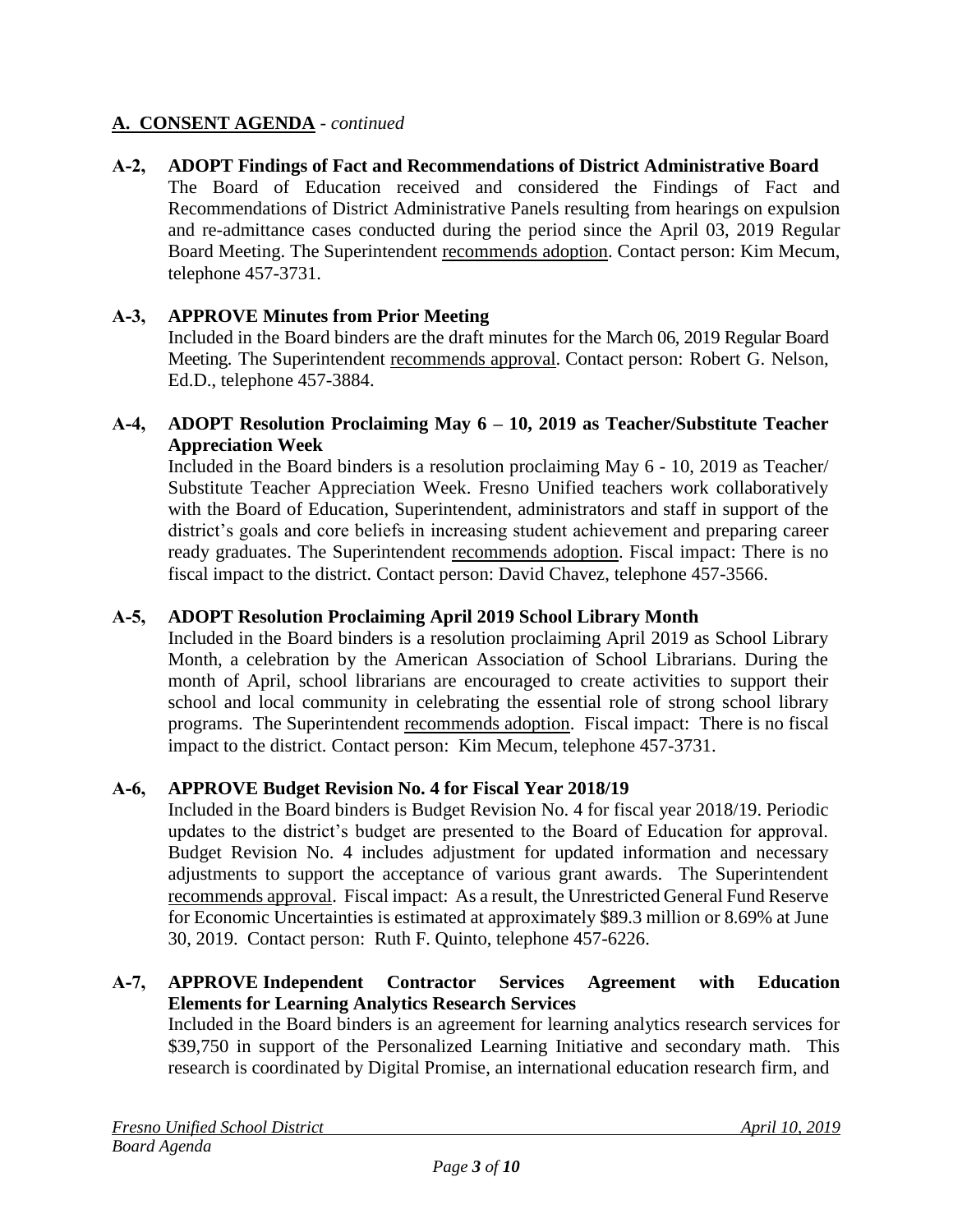includes partnerships with Microsoft Education, Education Elements, Houghton Mifflin Harcourt, Khan Academy, and BrightBytes. These research partners are contributing \$82,250 towards the Fiscal Year 2018/19 project budget of \$125,000. The Superintendent recommends approval. Fiscal impact: Sufficient funds in the amount of \$39,750 are available, with \$25,000 from Instructional Division and \$14,750 from Information Technology. Contact person: Kim Mecum, telephone 457-3731.

## **A-8, APPROVE Amendment to Independent Contractor Services Agreement with Shift3/Bitwise for Additional Development**

Included in the Board binders is an amendment to the existing Shift3/Bitwise Independent Contractor Services Agreement for additional funds for specialized development. The request is to increase the existing agreement with Shift3/Bitwise by \$76,000 in order to cover the costs of the additional development projects. The Superintendent recommends approval. Fiscal impact: Sufficient funds of \$76,000 are available in the Information Technology budget. If approved the total contract amount for Shift3/Bitwise will be \$219,000. Contact person: Kurt Madden, telephone 457-6245.

## **A-9, APPROVE Independent Contractor Services Agreement with Gartner**

Included in the Board binders is an Independent Contractor Services Agreement for Gartner Research and Advisory Services. Gartner's size and scale allows us to further optimize our IT budget and to broaden our view on technology selection and operation in support of our students. The request is to approve a \$47,900 Independent Contractor Services Agreement. The Superintendent recommends approval. Fiscal impact: Sufficient funds of \$47,900 are available in the Information Technology budget. Contact person: Kurt Madden, telephone 457-6245.

## **A-10, APPROVE Agreement with Wonder Valley Ranch**

Included in the Board binders is an agreement with Wonder Valley Ranch for the purpose of hosting outdoor education for Holland Elementary. Holland Elementary was scheduled to attend sixth grade camp at Jack L Boyd Outdoor School (Camp Green Meadows) March 3-5, 2019; however, due to significant snowfall in the central Sierras in the area of Camp Green Meadows, they had to cancel their reservation. Due to impacted camp schedules and site activity and testing calendars, Holland was unable to reschedule with Camp Green Meadows. Wonder Valley Ranch is able to accommodate Holland for the dates of May 1- 3, 2019, which aligns to the site's master calendar. The Superintendent recommends approval. Fiscal impact: Sufficient funds in the amount of \$17,500 are available in the Goal 2 budget. Contact person: Kim Mecum, telephone 457-3731.

# **A-11, APPROVE Award of Request for Proposal E22001, Network Equipment for Internal Connections**

Included in the Board binders is information on Request for Proposal (RFP) E22001, to provide network equipment to modernize wireless access across elementary sites, complete wireless coverage within educational spaces, and provide wireless access in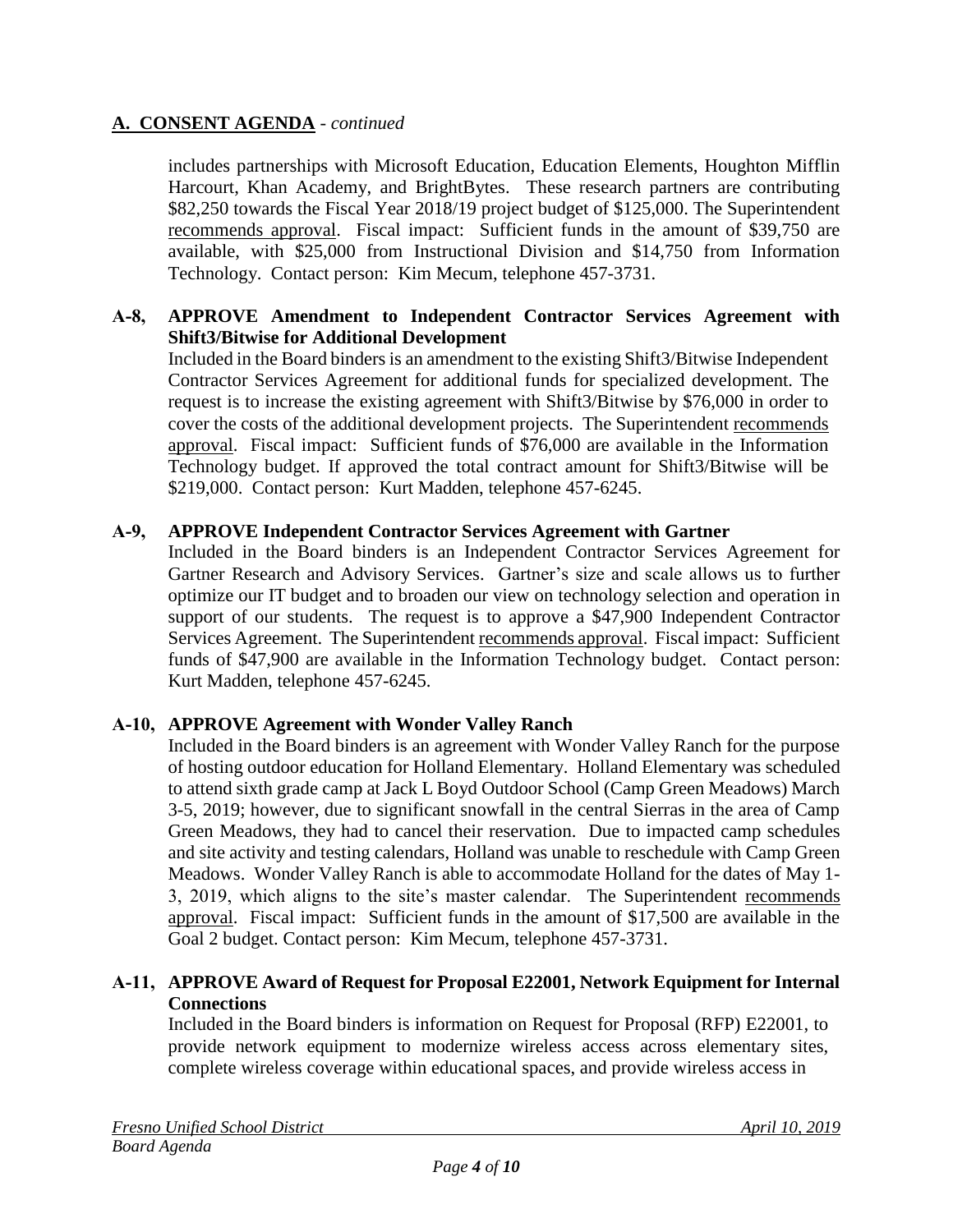high school gyms. The request for bids was lawfully advertised on January 15, 2019 and January 22, 2019 and posted on the Universal Service Administrative Company (USAC) website on January responses. RFP's were due February 21, 2019.

Based on an extensive review, staff recommends award to the best value respondent.

Development Group Inc. (Redding, California) \$5,821,863

The Superintendent recommends approval. Fiscal impact: Approximately 85% of the costs (\$4,948,584) are paid for by the Federal E-Rate program. The estimated 15% remaining costs (\$873,279) are funded through the Information Technology E-Rate budget. Contact person: Kurt Madden, telephone 457-6245.

#### **A-12, APPROVE Award of Bid 19-26 Sections A and B, Boiler Replacement for Various Schools (Balderas, Centennial, Cooper and McLane)**

Included in the Board binders is information on Bid 19-26 Sections A and B, to replace the boilers at Balderas and Centennial Elementary Schools, Cooper Middle School and McLane High School. The equipment is recommended for replacement based on evaluation of greatest need that includes the totality of factors including age, condition as indicated by cost of repairs, regulatory requirements, and health and safety considerations. The new equipment will improve energy efficiency and cooling and heating capacity and reliability.

Staff recommends award to the lowest responsive, responsible bidder:

Sections A and B: Strategic Mechanical, Inc. (Fresno, California) \$578,500

The Superintendent recommends approval. Fiscal impact: \$578,500 is available in the Measure X Fund/Deferred Maintenance. Contact person: Karin Temple, telephone 457- 3134.

#### **A-13, APPROVE Award of Bid 19-27 Sections A-D, Exterior Painting at Various Schools (Burroughs, Dailey, DeWolf, Greenberg, Kings Canyon, Starr, Terronez, Williams, Yokomi)**

Included in the Board binders is information on Bid 19-27, consisting of four bid sections to provide exterior painting at ten elementary schools this summer. The schools identified to be painted are the most in need based on year last painted and assessment of paint condition. Staff recommends Michael's Discount Painting be relieved of their bid for Section A due to clerical error in accordance with Public Contract Code 5101, and award to the lowest responsive, responsible bidders: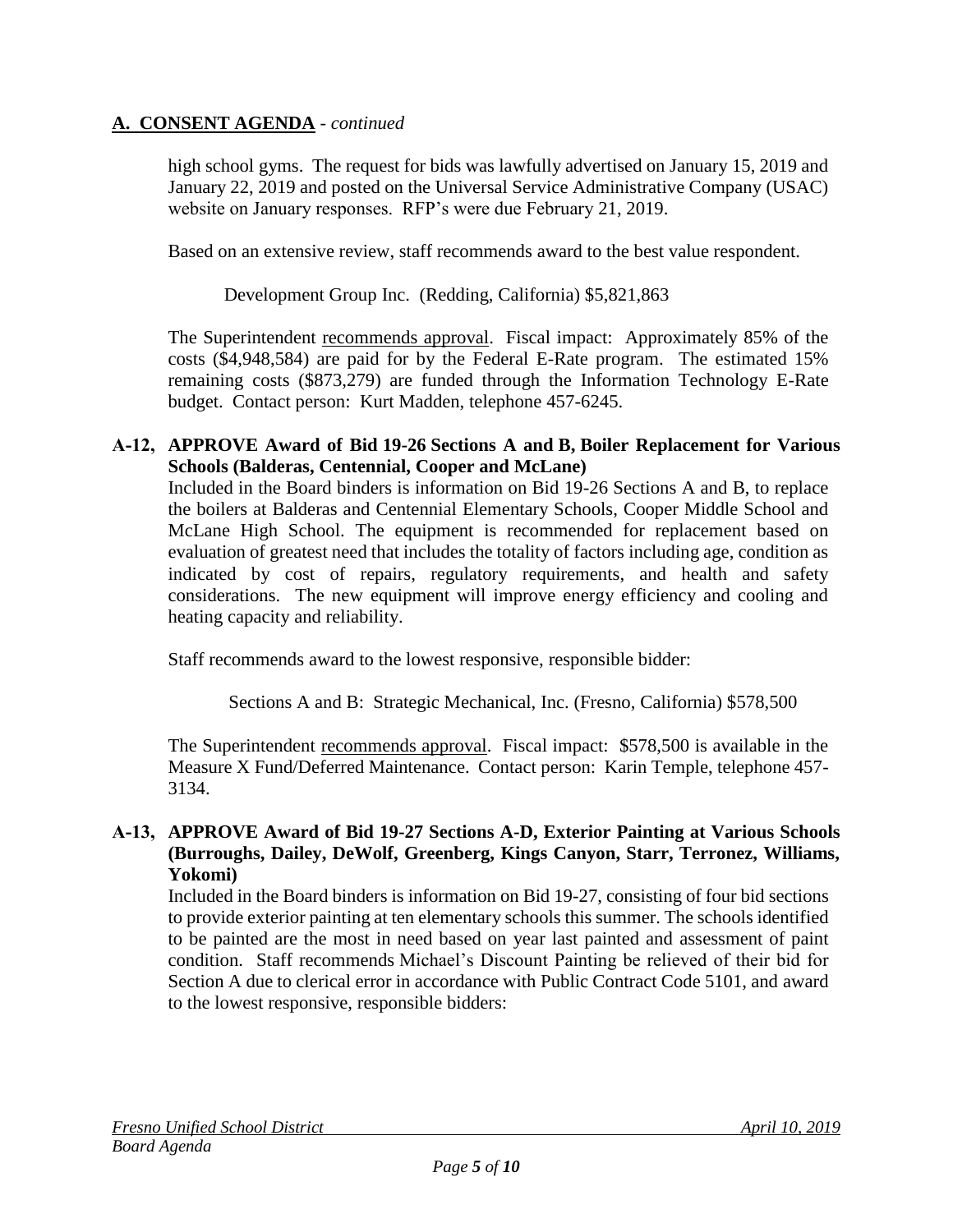| Sec. A Dailey, Williams, DeWolf | H.B. Restoration, Inc. Rio Linda   |           | \$119,050 |
|---------------------------------|------------------------------------|-----------|-----------|
| Sec. B Burroughs, Greenberg,    | Pacific Rim Painting Co. San Pedro |           | 282,650   |
| <b>Kings Canyon</b>             |                                    |           |           |
| Sec. C Terronez                 | H.B. Restoration, Inc.             | Rio Linda | \$174,550 |
| Sec. D Starr, Yokomi            | Michael's Discount                 | San Diego | \$99,000  |
|                                 | Painting                           |           |           |

The Superintendent recommends approval. Fiscal impact: \$675,250 is available in the Measure X Fund/Deferred Maintenance. Contact person: Karin Temple, telephone 457- 3134.

## **A-14, APPROVE Award of Bid 19-28 Phase 3A, Installation of District Video Security System at Elementary Schools (Bakman, Gibson, Heaton, Hidalgo, Kratt, Vinland, Williams and Yokomi)**

Included in the Board binders is information on Bid 19-28 Phase 3A, which is recommended for award to provide high definition video security systems at eight elementary schools: Bakman, Gibson, Heaton, Hidalgo, Kratt, Vinland, Williams and Yokomi. The project includes installing low voltage wiring and electrical power connections, and mounting district supplied video security equipment. This is the fifth of eight phases of the project to provide enhanced security systems to all elementary schools. All phases are planned to be completed by the start of school in August 2019.

Staff recommends award for installation only to the lowest responsive, responsible bidders:

| Section 1: Rex Moore          | (Fresno, California) | \$172,402 |
|-------------------------------|----------------------|-----------|
| Section 2: Viking Enterprises | (Fresno, California) | \$181,500 |

The Superintendent recommends approval. Fiscal impact: The recommended bid award of \$353,902 is available in the Measure X Fund. The total Measure X project cost, including the security system materials previously purchased, is \$446,352. Contact person: Karin Temple, telephone 457-3134.

# **A-15, APPROVE Climate and Culture Specialist Revised Job Description, Designation as Certificated, Exempt**

Included in the Board binders is a revised job description, Climate and Culture Specialist, which reflects the change deleting the Plus .175 factor. This factor does not apply to this position. The Superintendent recommends approval. Fiscal impact: There is no fiscal impact to the district at this time. Contact person: Paul Idsvoog, telephone 457-3548.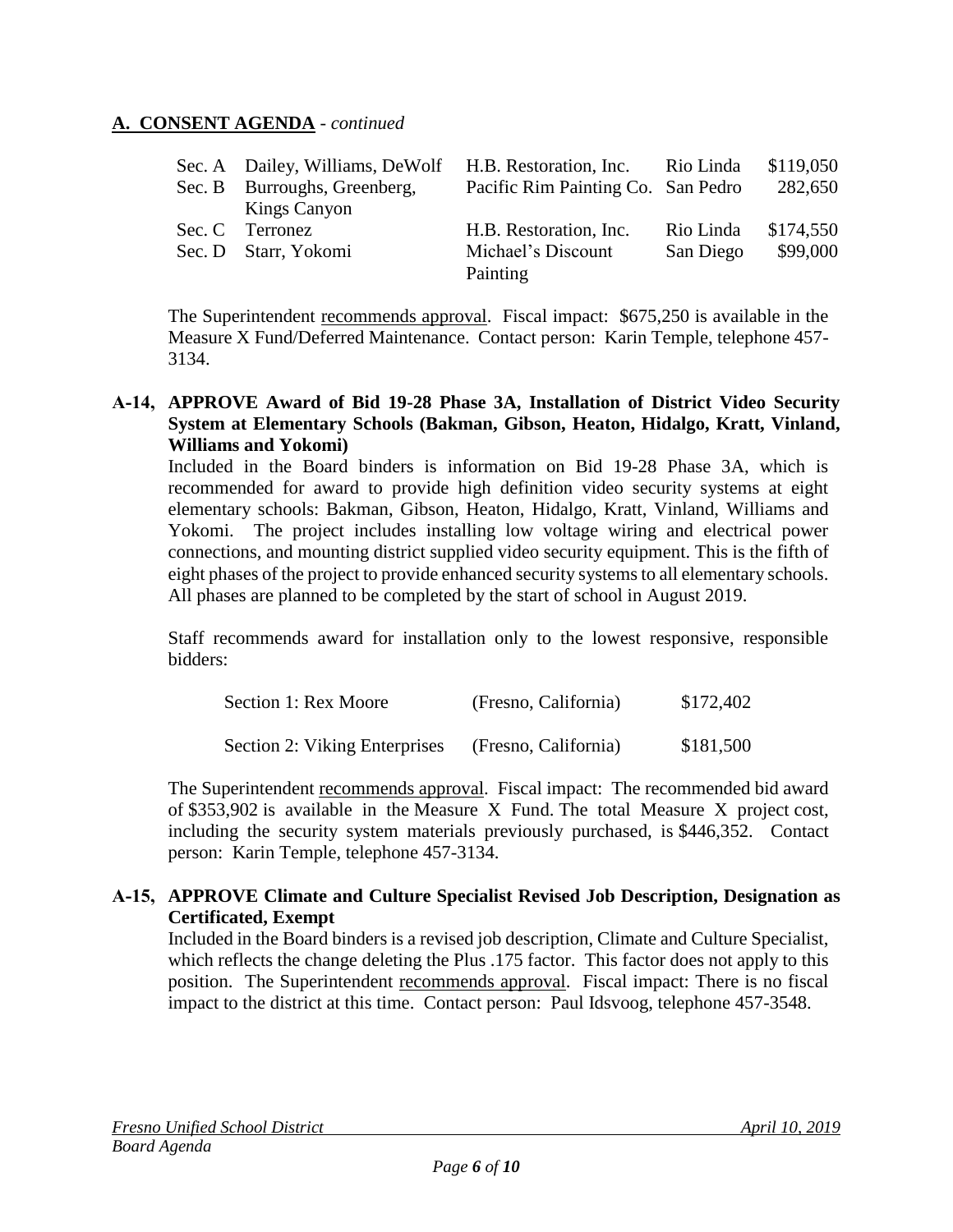# **A-16, APPROVE Revised Job Description for Clinical School Social Worker, Designated as Management, Exempt**

Included in the Board binders is the revised job description for Clinical School Social Worker, designated as Management, Exempt. The revision reflects change in the area of "Licenses and Other Requirements" to include incremental progress requirements towards obtaining a valid license as a Clinical Social Worker issued by the California Board of Behavioral Sciences. The Superintendent recommends approval. Fiscal impact: There is no fiscal impact to the district at this time. Contact person: Paul Idsvoog, telephone 457-3548.

## **A-17, APPROVE Revised Job Description for Executive Director, Special Education, formerly Director, Special Education Local Plan Area, Designated as Management, Exempt**

Included in the Board binders is the revised job description for Executive Director, Special Education, formerly Director, Special Education Local Plan Area (SELPA). The revisions reflect in the title and the management salary schedule with a change in salary placement from E-27 to E-29, designated as Management, Exempt. The Superintendent recommends approval. Fiscal impact: Sufficient funds are available in the Special Education budget. Contact person: Paul Idsvoog, telephone 457-3548.

# **A-18, APPROVE Revised Job Description for Head Counselor, Designation as Management, Exempt**

Included in the Board binders is the revised job description for Head Counselor, designated as Management, Exempt. The revision reflects a change in the area of "Licenses and Other Requirements" from a valid California Pupil Personnel Services credential to a valid Pupil Personnel Services credential under School Counseling. The Superintendent recommends approval. Fiscal impact: There is no fiscal impact to the district at this time. Contact person: Paul Idsvoog, telephone 457-3548.

## **A-19, APPROVE Revised Job Description for School Counselor, Designated as Management, Exempt**

Included in the Board binders is the revised job description for School Counselor, designated as Management, Exempt. The revision reflects a change in the area of "Licenses and Other Requirements" from a valid California Pupil Personnel Services credential to a valid Pupil Personnel Services credential under School Counseling. The Superintendent recommends approval. Fiscal impact: There is no fiscal impact to the district at this time. Contact person: Paul Idsvoog, telephone 457-3548.

# **A-20, APPROVE Revised Manager II, Social Emotional Support Salary Placement from E-25, 228 Duty Days to E-25, 215 Duty Days on the Management Salary Schedule, Designated as Management, Exempt**

Included in the Board binders is the revised management salary schedule which reflects the change in salary place from E-25, 228 Duty Days to E-25, 215 Duty Days. This change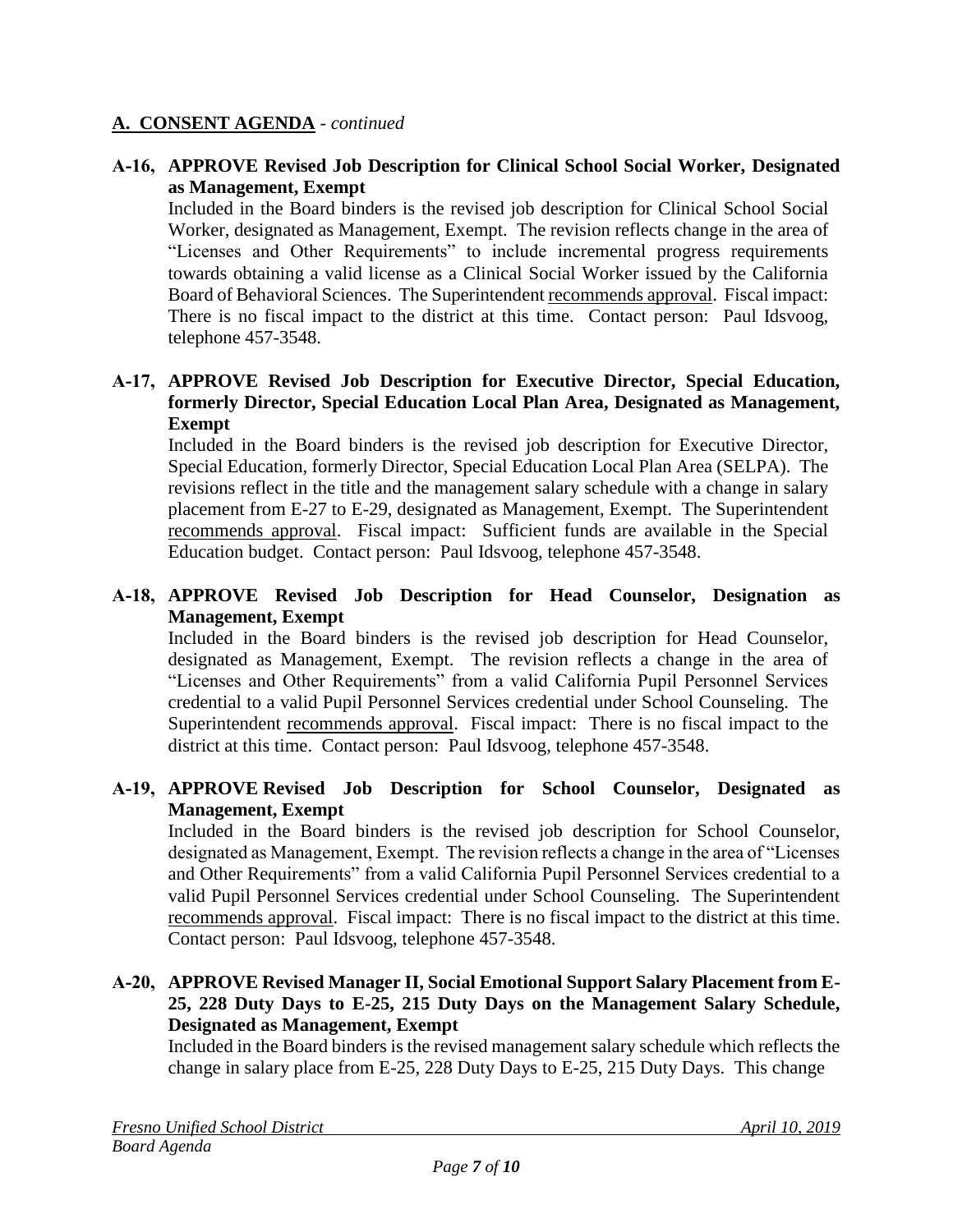reflects the current duty days' schedule for the Manager II, Social Emotional Support position. The Superintendent recommends approval. Fiscal impact: There is no fiscal impact to the district at this time. Contact person: Paul Idsvoog, telephone 457-3548.

## **A-21, RATIFY Agreement with Educational Testing Services**

Approval is requested for an agreement between Fresno Adult School (FAS) and Educational Testing Services to continue the delivery of a high school equivalency examination and allow FAS to utilize the onsite registration process. The Superintendent recommends ratification. Fiscal impact: There is no fiscal impact to the district. Contact person: Kim Mecum, telephone 457-3731.

#### **A-22, RATIFY Purchase Orders from February 1, 2019 through February 28, 2019 – Primary Report**

Included in the Board binders is information on purchase orders issued from February 1, 2019 through February 28, 2019. Purchase orders for \$10,000 or more are presented first, followed by purchase orders for less than \$10,000. A list of purchase orders issued for Associated Student Body (ASB) accounts is also provided. Two purchase order reports are presented for ratification. The Primary Report includes all purchase orders issued during the month with the exception of those that may present a potential conflict of interest for an individual Board member. All remaining purchase orders are covered in the Supplemental Report. The Superintendent recommends ratification. Fiscal impact: Funding is noted on the attached pages. Contact person: Karin Temple, telephone 457- 3134.

## **A-23, RATIFY Purchase Orders from February 1, 2019 through February 28, 2019 – Supplemental Report**

Included in the Board binders is information on purchase orders issued from February 1, 2019 through February 28, 2019. Two agenda items are presented to ratify purchase orders. The first agenda item includes the Primary Report with all purchase orders issued during the reported dates with the exception of those that may present a potential conflict of interest for an individual Board member. All remaining purchase orders are in the Supplemental Report and presented as a second agenda item. By segregating purchase orders in this manner, Board members with potential conflicts of interest can abstain from taking action on the Supplemental Report while still voting along with the rest of the Board on the Primary Report. The Superintendent recommends ratification. Fiscal impact: Funding is noted on the attached pages. Contact person: Karin Temple, telephone 457- 3134.

# **END OF CONSENT AGENDA (ROLL CALL VOTE)**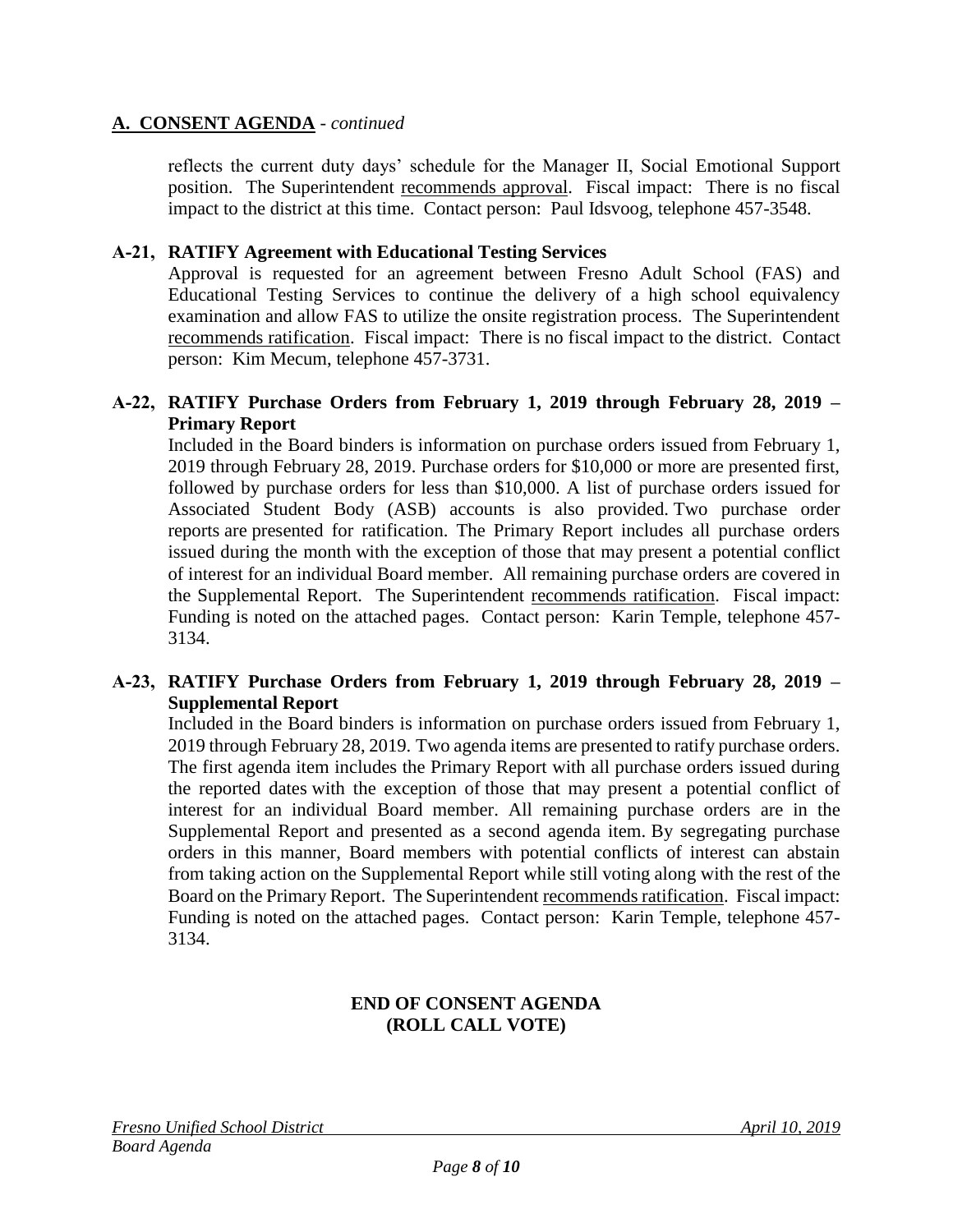# **UNSCHEDULED ORAL COMMUNICATIONS**

Individuals who wish to address the Board on topics within the Board's subject matter jurisdiction, but **not** listed on this agenda may do so at this time. If you wish to address the Board on a specific item that is listed on the agenda, you should do so when that specific item is called. While all time limitations are at the discretion of the Board President, generally members of the public will be limited to a maximum of three (3) minutes per speaker for a total of thirty (30) minutes of public comment as designated on this agenda. Any individual who has not had an opportunity to address the Board during this initial thirty (30) minute period may do so at the end of the meeting after the Board has addressed all remaining items on this agenda. Without taking action and only as expressly permitted by Board Bylaw 9323, Board members may ask questions, make brief announcements, or provide a brief response to statements presented by the public about topics raised in unscheduled oral communications. Board members must be recognized by the President in order to speak and will generally be limited to no more than one (1) minute each for this purpose. The Board President shall have the discretion to further limit Board members' opportunity to speak on topics raised in unscheduled oral communications to ensure the orderly and efficient conduct of District business. Members of the public with questions on school district issues may submit them in writing. The Board will automatically refer to the Superintendent any formal requests that are brought before them at this time. The appropriate staff member will furnish answers to questions.

# **B. CONFERENCE/DISCUSSION AGENDA**

# **7:15 P.M.**

# **B-24, DISCUSS and APPROVE Revised Edison High School Long-Range Master Plan**

The recommended updated long-range facility master plan for Edison High School will be presented for discussion and approval. The purpose of a master plan is to provide a vision for future facility needs as resources are available, so that campus investment aligns with identified long-term planning objectives. There is a master plan for each comprehensive high school. Approval of master plans does not commit the district to implementing projects, but provides guidance for doing so. The Superintendent recommends approval. Fiscal impact: Approval of the master plan has no direct fiscal impact. Specific projects and associated funding will be recommended to the Board for approval in the future. Contact person: Karin Temple, telephone 457-3134.